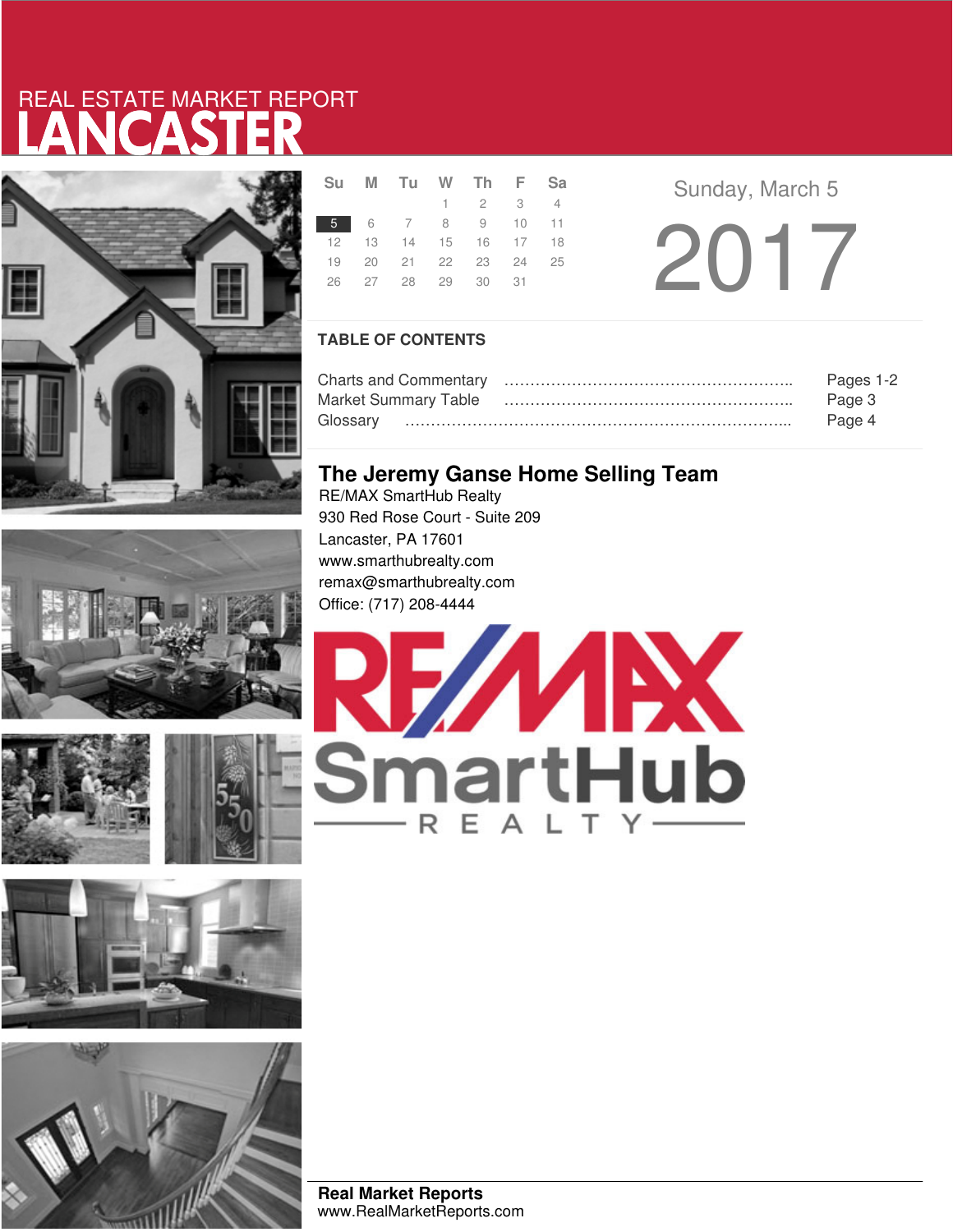

Sunday, March 5, 2017

### The Jeremy Ganse Home Selling Team

remax@smarthubrealty.com RE/MAX SmartHub Realty Office: (717) 208-4444

at the real estate market. Currently there are 769 sales pending in the market overall, leaving 1384 listings still for sale. The resulting pending ratio is 35.7% (769 divided by 2,153). So you might be asking yourself, that's great... but what exactly does it mean? I'm glad you asked! *Let's take a look*

The pending ratio indicates the supply & demand of the market. Specifically, a high ratio means that listings are in demand and quickly going to contract. Alternatively, a low ratio means there are not enough qualified buyers for the existing supply.

**"Current inventory is described as mildly active."**

Taking a closer look, we notice that the \$150K - \$200K price range has a relatively large number of contracts pending sale.

We also notice that the \$200K - \$250K price range has a relatively large inventory of properties for sale at 218 listings. The average list price (or asking price) for all properties in this market is \$289,648.





A total of 2696 contracts have closed in the last 6 months with an average sold price of \$203,850. Breaking it down, we notice that the \$150K - \$200K price range contains the highest number of sold listings.

Alternatively, a total of 1295 listings have failed to sell in that same period of time. Listings may fail to sell for many reasons such as being priced too high, having been inadequately marketed, the property was in poor condition, or perhaps the owner had second thoughts about selling at this particular time. The \$250K - \$300K price range has the highest number of off-market listings at 200 properties.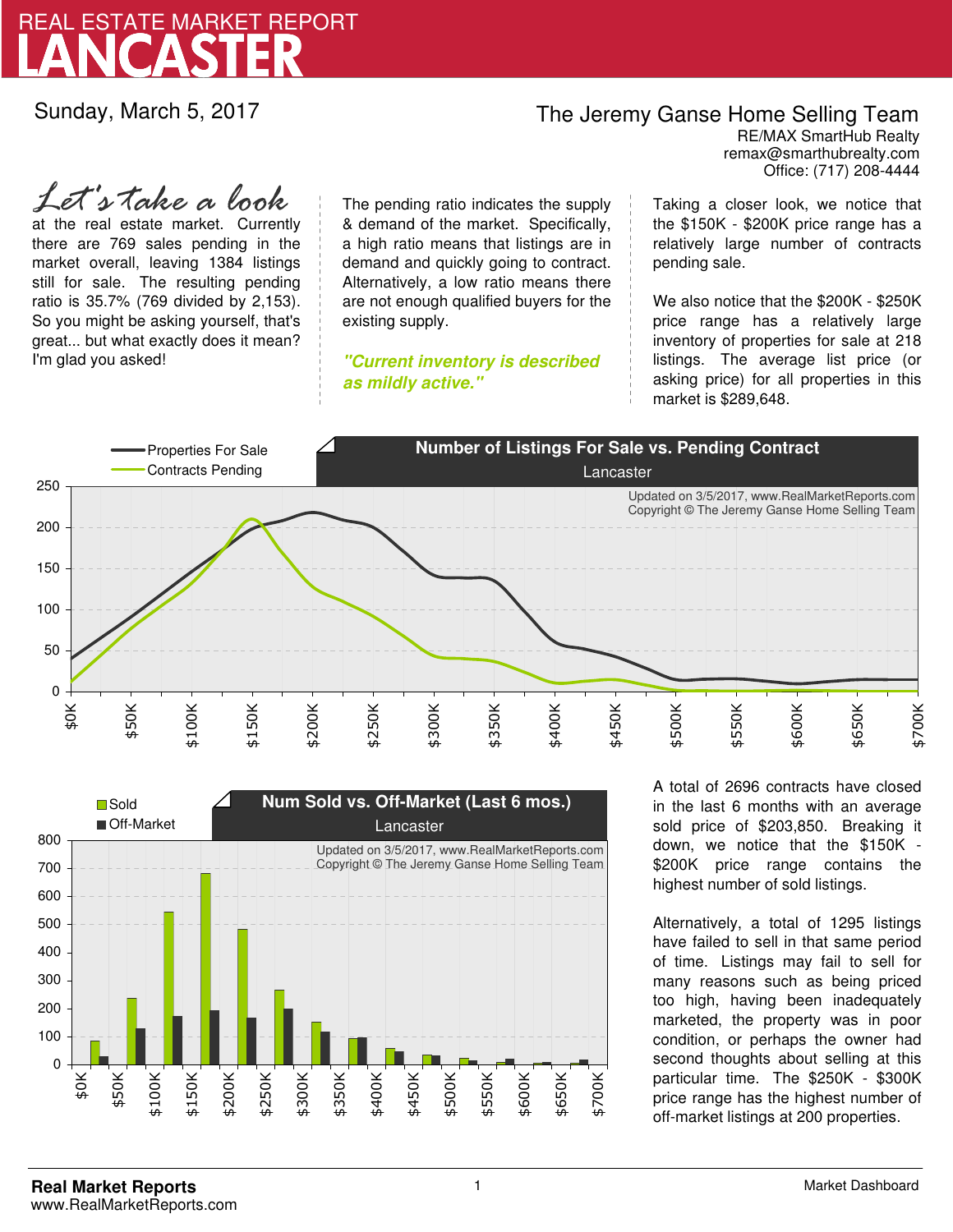## LANCASTER REAL ESTATE MARKET REPORT

Sunday, March 5, 2017

### The Jeremy Ganse Home Selling Team

remax@smarthubrealty.com RE/MAX SmartHub Realty Office: (717) 208-4444

Looking at the chart to the right, you might be wondering why average days on market (DOM) is important. This is a useful measurement because it can help us to determine whether we are in a buyer's market (indicated by high DOM), or a seller's market (indicated by low DOM). Active listings (properties for sale) have been on the market for an average of 172 days.

Analysis of sold properties for the last six months reveals an average sold price of \$203,850 and 48 days on market. Notice that properties in the \$400K - \$450K price range have sold quickest over the last six months.

The recent history of sales can be seen in the two charts below. The average sold price for the last 30 days was \$200,244 with an average DOM of 61 days.

Since the recent DOM is greater than the average DOM for the last 6 months, it is a negative indicator for demand. It is always important to realize that real estate markets can fluctuate due to many factors, including shifting interest rates, the economy, or seasonal changes.



### **"The average list-to-sales ratio for this area is 97.9%."**

Ratios are simple ways to express the difference between two values such as list price and sold price. In our case, we typically use the list-to-sale ratio to determine the percentage of the final list price that the buyer ultimately paid. It is a very common method to help buyers decide how much to offer on a property.

Analysis of the absorption rate indicates an inventory of 3.1 months based on the last 6 months of sales. This estimate is often used to determine how long it would take to sell off the current inventory of properties if all conditions remained the same. It is significant to mention that this estimate does not take into consideration any additional properties that will come onto the market in the future.



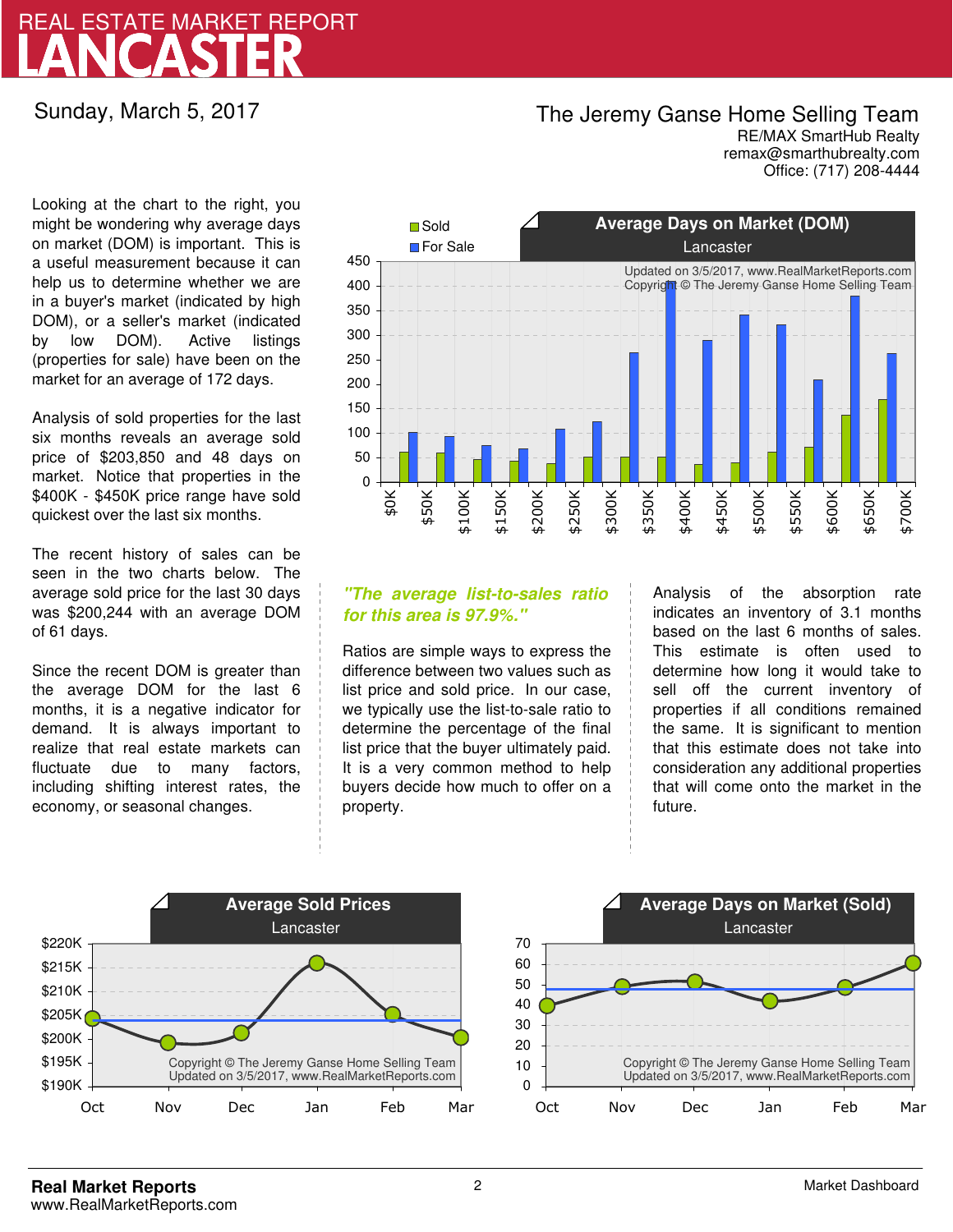# LANCASTER REAL ESTATE MARKET REPORT

Sunday, March 5, 2017

### The Jeremy Ganse Home Selling Team

remax@smarthubrealty.com RE/MAX SmartHub Realty Office: (717) 208-4444

| <b>Contracts Pending [2]</b>       |           |            |                         |                   |                |         | Off-Market in the Last 6 Months [3]<br><b>Absorption Rate</b> |                  |            |                   |                   |                   |  |              |      |
|------------------------------------|-----------|------------|-------------------------|-------------------|----------------|---------|---------------------------------------------------------------|------------------|------------|-------------------|-------------------|-------------------|--|--------------|------|
|                                    |           |            | For Sale <sup>[1]</sup> |                   |                |         | Sold in the Last 6 Months [4]                                 |                  |            |                   |                   |                   |  |              |      |
| <b>Price Range</b>                 |           | Total      | Avg                     | Avg               | Total          | Pending | <b>Total</b>                                                  | <b>Total</b>     | Avg        | Avg Orig          | Avg               | Avg               |  | List to      | Mos. |
| Min.                               | Max.      | <b>Num</b> | <b>DOM</b>              | <b>List Price</b> | <b>Num</b>     | Ratio   | <b>Num</b>                                                    | <b>Num</b>       | <b>DOM</b> | <b>List Price</b> | <b>List Price</b> | <b>Sold Price</b> |  | <b>Sales</b> |      |
| \$0                                | \$49,999  | 40         | 102                     | \$36,188          | 12             | 23.1%   | 30                                                            | 86               | 62         |                   | \$38,869          | \$34,234          |  | 88.1%        | 2.8  |
| \$50,000                           | \$99,999  | 91         | 93                      | \$75,302          | 77             | 45.8%   | 130                                                           | 237              | 60         |                   | \$80,507          | \$76,361          |  | 94.8%        | 2.3  |
| \$100,000                          | \$149,999 | 146        | 75                      | \$130,355         | 132            | 47.5%   | 174                                                           | 544              | 47         |                   | \$131,113         | \$128,482         |  | 98.0%        | 1.6  |
| \$150,000                          | \$199,999 | 198        | 69                      | \$177,943         | 210            | 51.5%   | 193                                                           | 683              | 44         |                   | \$176,968         | \$173,856         |  | 98.2%        | 1.7  |
| \$200,000                          | \$249,999 | 218        | 108                     | \$231,156         | 128            | 37.0%   | 168                                                           | 485              | 38         |                   | \$226,507         | \$222,819         |  | 98.4%        | 2.7  |
| \$250,000                          | \$299,999 | 200        | 124                     | \$277,636         | 92             | 31.5%   | 200                                                           | 266              | 52         |                   | \$277,451         | \$273,156         |  | 98.5%        | 4.5  |
| \$300,000                          | \$349,999 | 142        | 265                     | \$327,868         | 44             | 23.7%   | 117                                                           | 153              | 52         |                   | \$326,296         | \$320,852         |  | 98.3%        | 5.6  |
| \$350,000                          | \$399,999 | 135        | 411                     | \$374,008         | 37             | 21.5%   | 97                                                            | 93               | 53         |                   | \$377,464         | \$373,670         |  | 99.0%        | 8.7  |
| \$400,000                          | \$449,999 | 61         | 290                     | \$427,099         | 11             | 15.3%   | 47                                                            | 60               | 37         |                   | \$430,782         | \$422,507         |  | 98.1%        | 6.1  |
| \$450,000                          | \$499,999 | 43         | 342                     | \$478,730         | 15             | 25.9%   | 33                                                            | 35               | 41         |                   | \$486,229         | \$468,812         |  | 96.4%        | 7.4  |
| \$500,000                          | \$549,999 | 15         | 321                     | \$529,555         | $\overline{2}$ | 11.8%   | 16                                                            | 23               | 61         |                   | \$541,660         | \$523,344         |  | 96.6%        | 3.9  |
| \$550,000                          | \$599,999 | 16         | 210                     | \$585,575         | 1              | 5.9%    | 20                                                            | $\boldsymbol{9}$ | 72         |                   | \$603,013         | \$572,213         |  | 94.9%        | 10.7 |
| \$600,000                          | \$649,999 | 10         | 380                     | \$638,059         | $\overline{2}$ | 16.7%   | 8                                                             | $\boldsymbol{6}$ | 137        |                   | \$649,188         | \$627,517         |  | 96.7%        | 10.0 |
| \$650,000                          | \$699,999 | 15         | 262                     | \$682,548         | 1              | 6.3%    | 19                                                            | $6\,$            | 170        |                   | \$737,550         | \$670,059         |  | 90.8%        | 15.0 |
| \$700,000                          | $+$       | 54         | 205                     | \$1,014,267       | 5              | 8.5%    | 43                                                            | 10               | 103        | Ξ                 | \$901,591         | \$860,040         |  | 95.4%        | 32.4 |
| <b>Market Summary &gt;&gt;&gt;</b> |           | 1,384      | 172                     | \$289,648         | 769            | 35.7%   | 1,295                                                         | 2,696            | 48         |                   | \$208,230         | \$203,850         |  | 97.9%        | 3.1  |

Status = [1] A; [2] P; [3] E, L, W; [4] C

County = Lancaster

-

Property Type = Residential/Farm

Date Range = 09/04/2016 to 03/05/2017 Data believed to be accurate but not guaranteed.